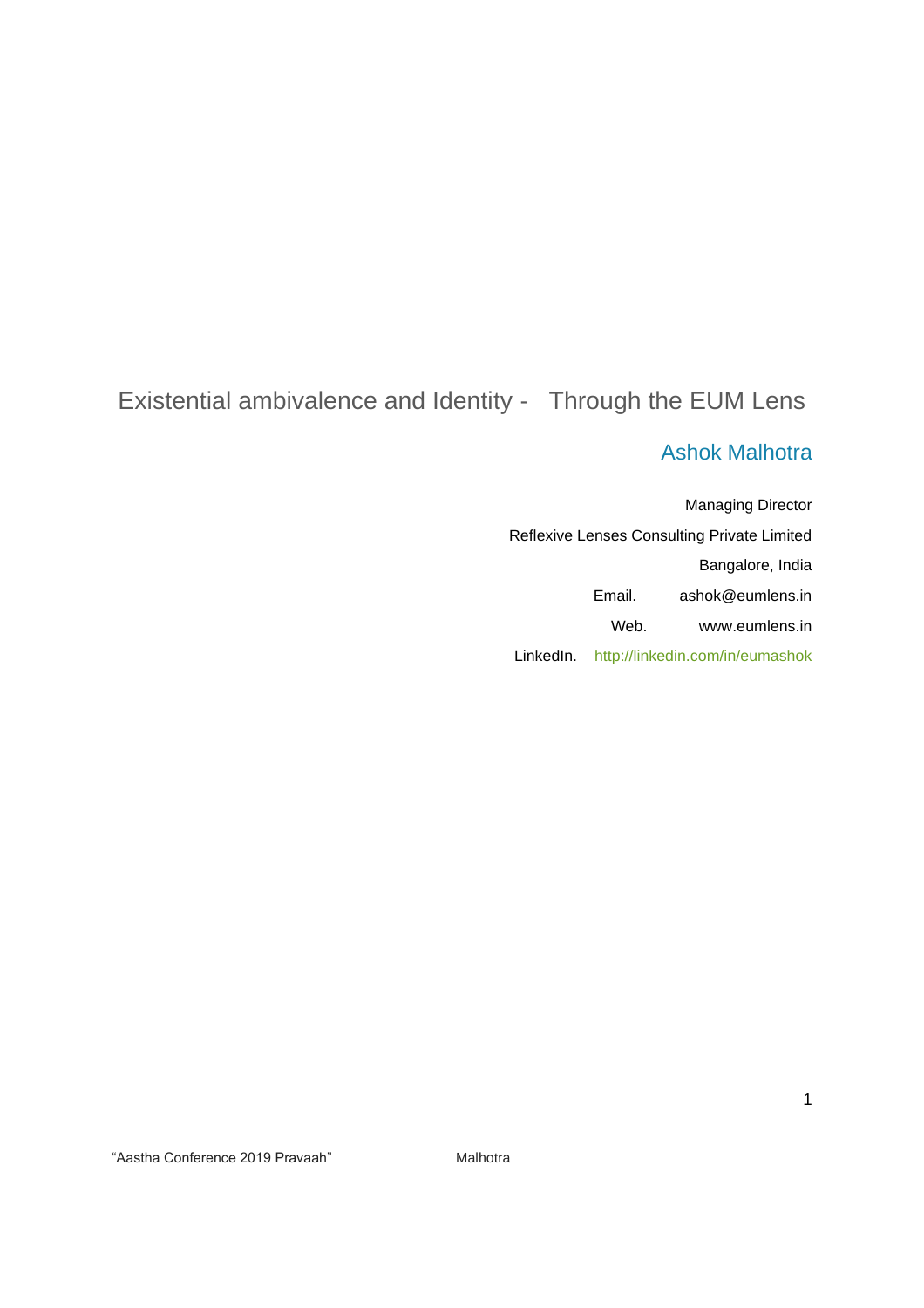# **Abstract**

Ambivalence is an integral part of human existence. We are continuously immersed in contrary feelings, thoughts and actions. At the emotive level, we often love and hate the same person/object; at the thought level we keep oscillating between contradictory ideas (I am strong, I am weak) and at the action level we keep shifting between I will- I will not. Often this see-saw is broken either through a polarization or at least through a marked leaning towards one side or the other i.e. one side is acknowledged and owned up whereas the other is pushed away and disowned. Thus, a person who operates from the stance of "I am strong" pushes aside his/her vulnerabilities. However, the side, which is pushed into the background, does not disappear but continues to cast its shadow.

Human beings are both individualistic and relational. As autonomous and individualistic entities, we define ourselves in terms of our needs, desires, propensities, attributes etc. As relational beings we define ourselves in terms of our belonging systems- our families, nationalities, social groupings etc. The ambivalence operates along both these dimensions. At the individualistic level, the see-saw is of "I am- I am not" and at the relational level of "I belong- I do not belong"

The EUM framework developed by this author focusses on these two dimensions. While the framework posits six Universes (each Universe being a composite set of needs, beliefs, values, world view etc.) the first two Universes are regarded as foundational in identity formation. These are Universe of Belonging and Protection (bedrock of relational identity) and Universe of Strength and Desire (bedrock of autonomous identity) Exploration into a person's orientation towards these two Universes provides valuable insights into the process of identity formation.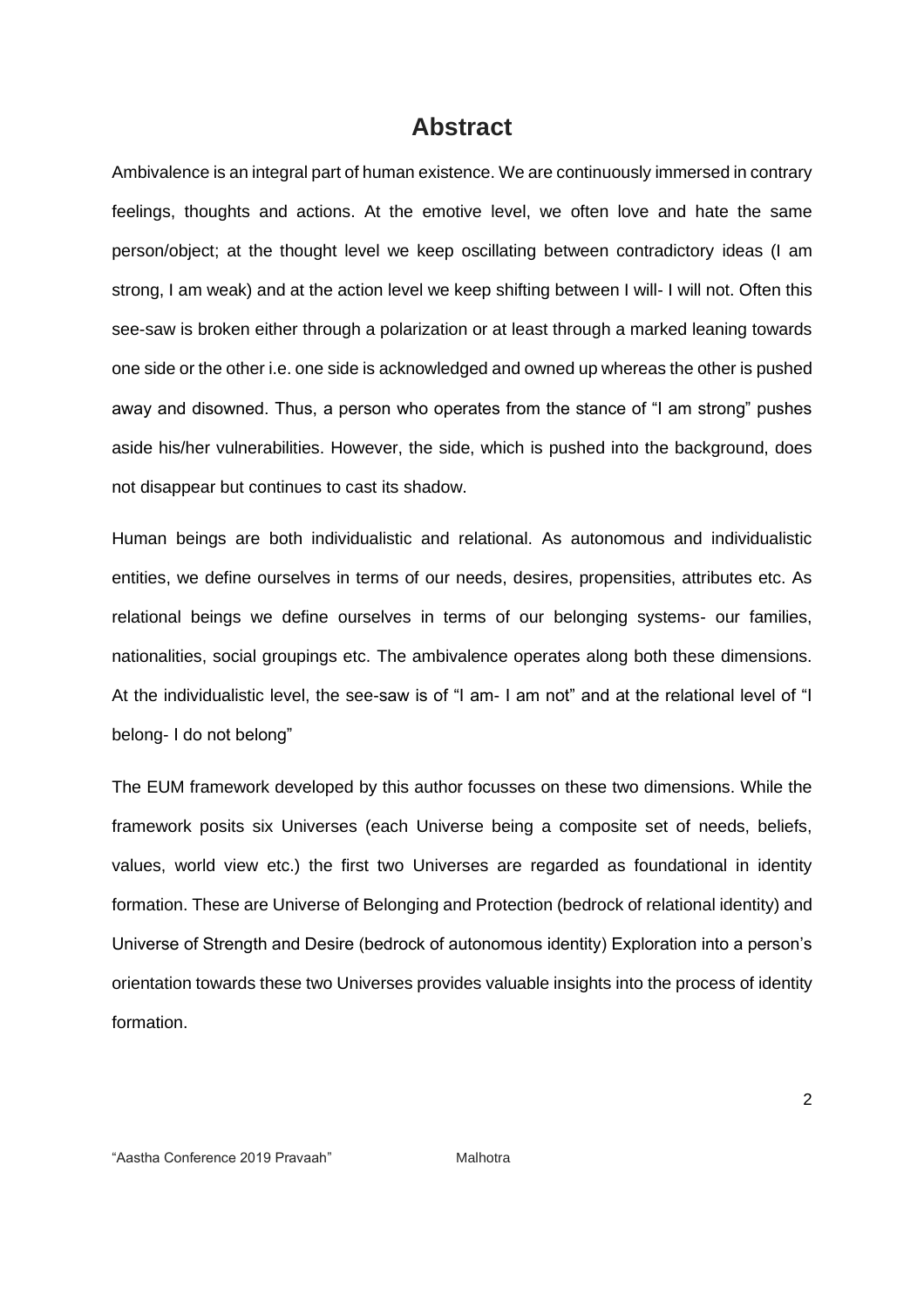Existential ambivalence and Identity - Through the EUM Lens

#### **Nature of Existential Ambivalence**

Ambivalence is an integral part of human existence. We are continuously immersed in contrary feelings, thoughts and actions. At the emotive level, we often love and hate the same person/object; at the thought level we keep oscillating between contradictory ideas (I am strong, I am weak) and at the action level we keep shifting between I will- I will not.

**E. Blauler<sup>1</sup>** , who first introduced the concept, formulated three kinds of ambivalence-

- **a)** Emotional ambivalence- simultaneous existence of seemingly opposite emotional attitude e.g. love and hate towards the same person/object.
- **b)** Ambivalence of will- the person wishes at the same time to do something or not do something, and
- **c)** Intellectual ambivalence the person says at the same time I am this and I am not this.

**Pulin Garg<sup>2</sup>** extended the concept to embrace the whole universe of behaviour which is anchored in the process of owning and disowning, of being and non-being, of doing and undoing simultaneously. He called it the basic generic code of "I am --- I am not" He saw this generic code manifest itself in multiple ways including the following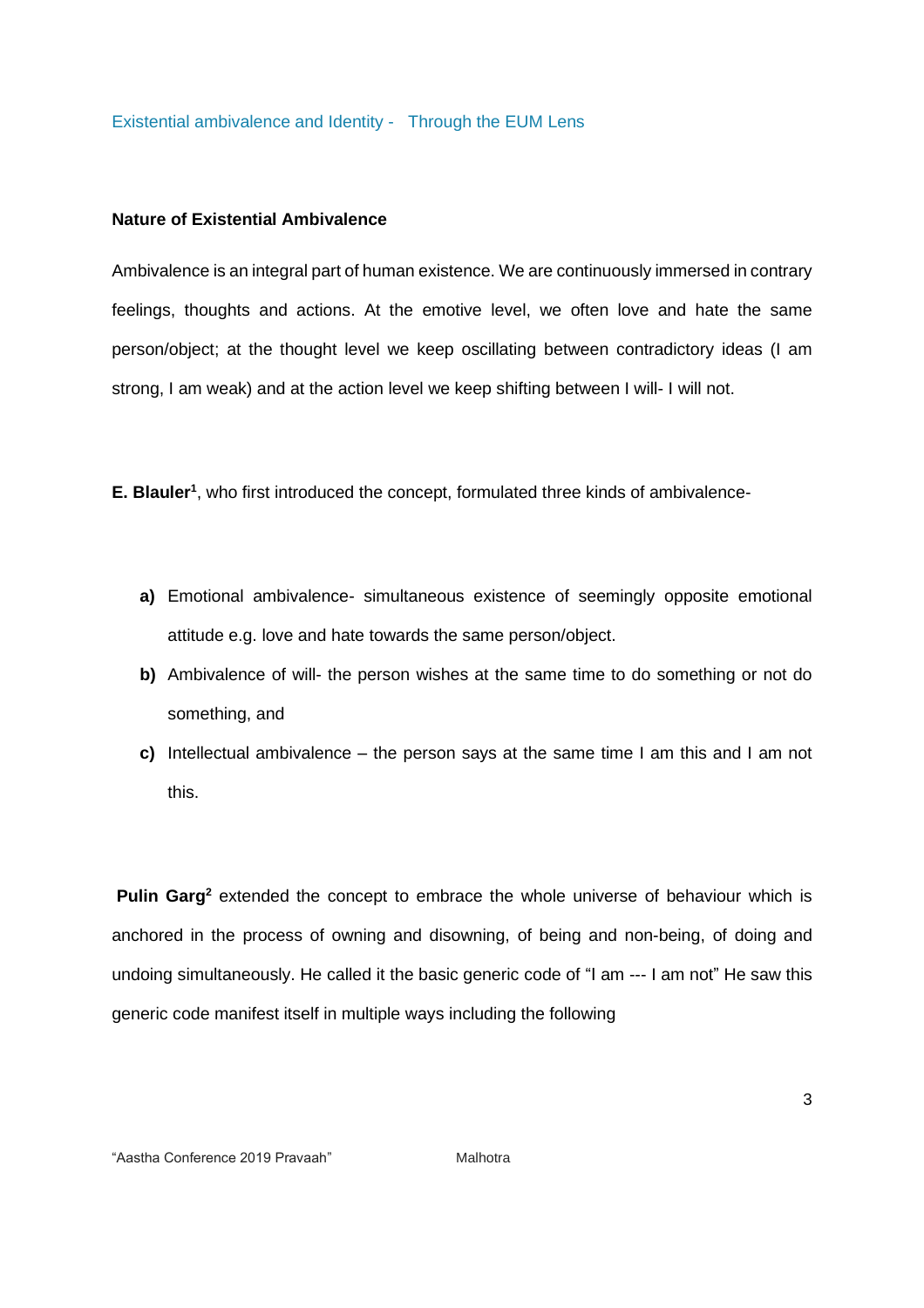## **1. Ambivalency of quality of being**

This manifestation reflects a doubt about self- evaluation. In this, the individual conveys simultaneously contrary opinions about the self- "I am worthy—I am not worthy"

# **2. Ambivalency of the state of being.**

This manifestation reflects doubt about abilities to deal with environment. The see-saw is of "acting upon" and "being acted upon". Thus, the individual may feel strong and potent to deal with the environment or become a helpless victim.

## **3. Ambivalency to the emotive needs of the self.**

This manifestation reflects doubt about self needs and emotive responsiveness to others. Thus, the individual oscillates between "I am loving- I am not loving", 0r "I am receiving- I am not receiving" Or "I want to be close- I don't want to be close"

All three belong to want **Pulin** called the generic code of "I am- I am not" and profoundly impact the interpersonal relations and role identity of the individual.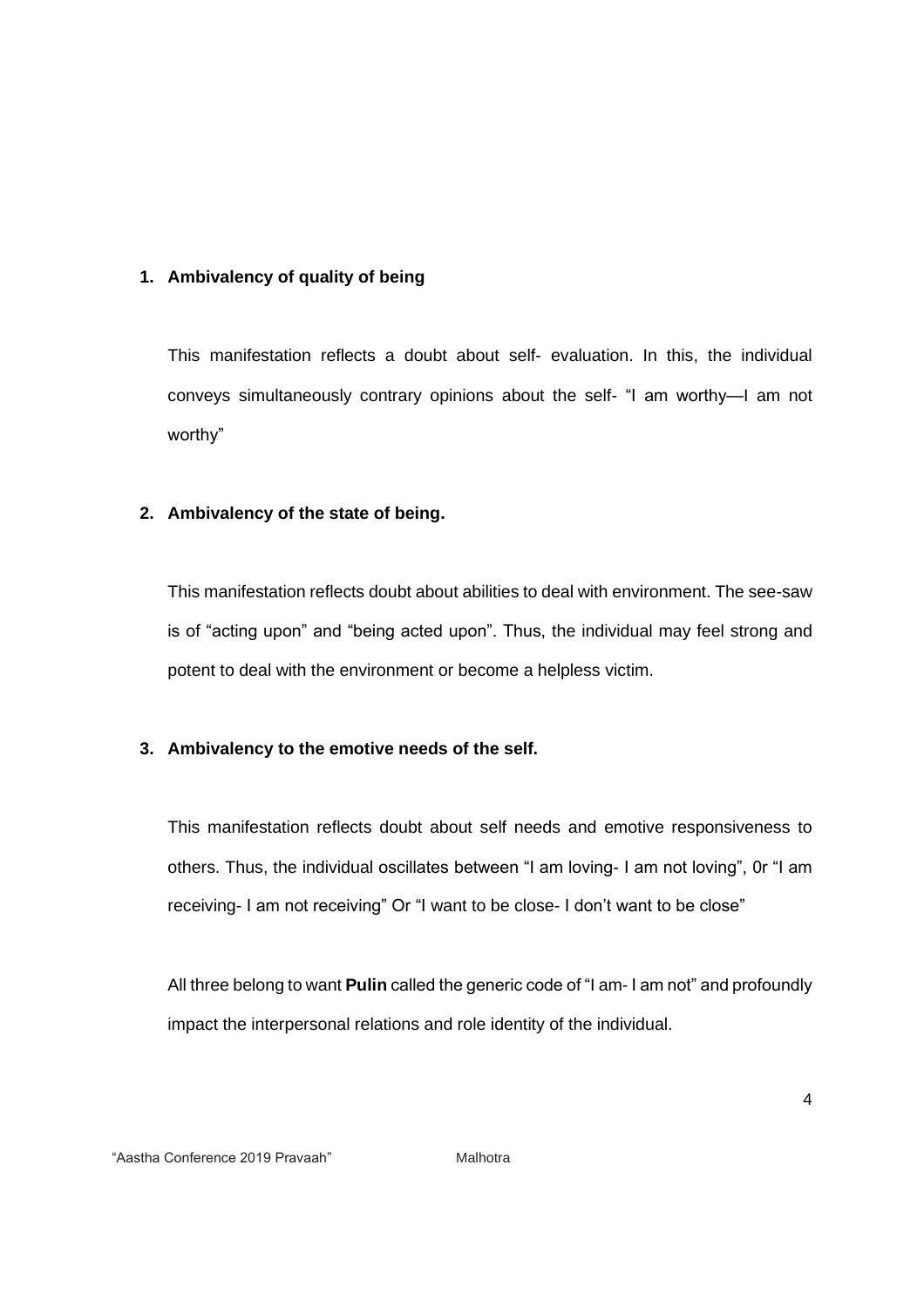Often this see-saw is broken either through a polarization or at least through a marked leaning towards one side or the other i.e. one side is acknowledged and owned up whereas the other is pushed away and disowned. Thus, a person who operates from the stance of "I am strong" pushes aside his/her vulnerabilities. However, the side, which is pushed into the background, does not disappear but continues to cast its shadow.

**George Herbert Mead<sup>3</sup>**linked existential ambivalence to the basic duality of the autonomous and relational aspect of being human. He made an important distinction between I and Me. Human beings are both individualistic (I) and relational (Me). As autonomous and individualistic entities, we define ourselves in terms of our needs, desires, propensities, attributes etc. As relational beings we define ourselves in terms of our belonging systems- our families, nationalities, social groupings etc. The resultant tension between these two sides of our being, is at the root of our ambivalence.

There is a remarkable similarity between the "I – Me" duality and **Arthur Koestler**'**s <sup>4</sup>**concept of holon. The term holon means something which is simultaneously whole in itself and also a part of another whole. In a sense, everything can be regarded as a holon, including material, living and abstract entities. Thus, an atom is whole in itself but is also a part of a molecule, which, in turn, is part of a cell, and so on. Similarly, letters of the alphabet are whole in themselves but are also part of a word, which in turn is part of a sentence and so on.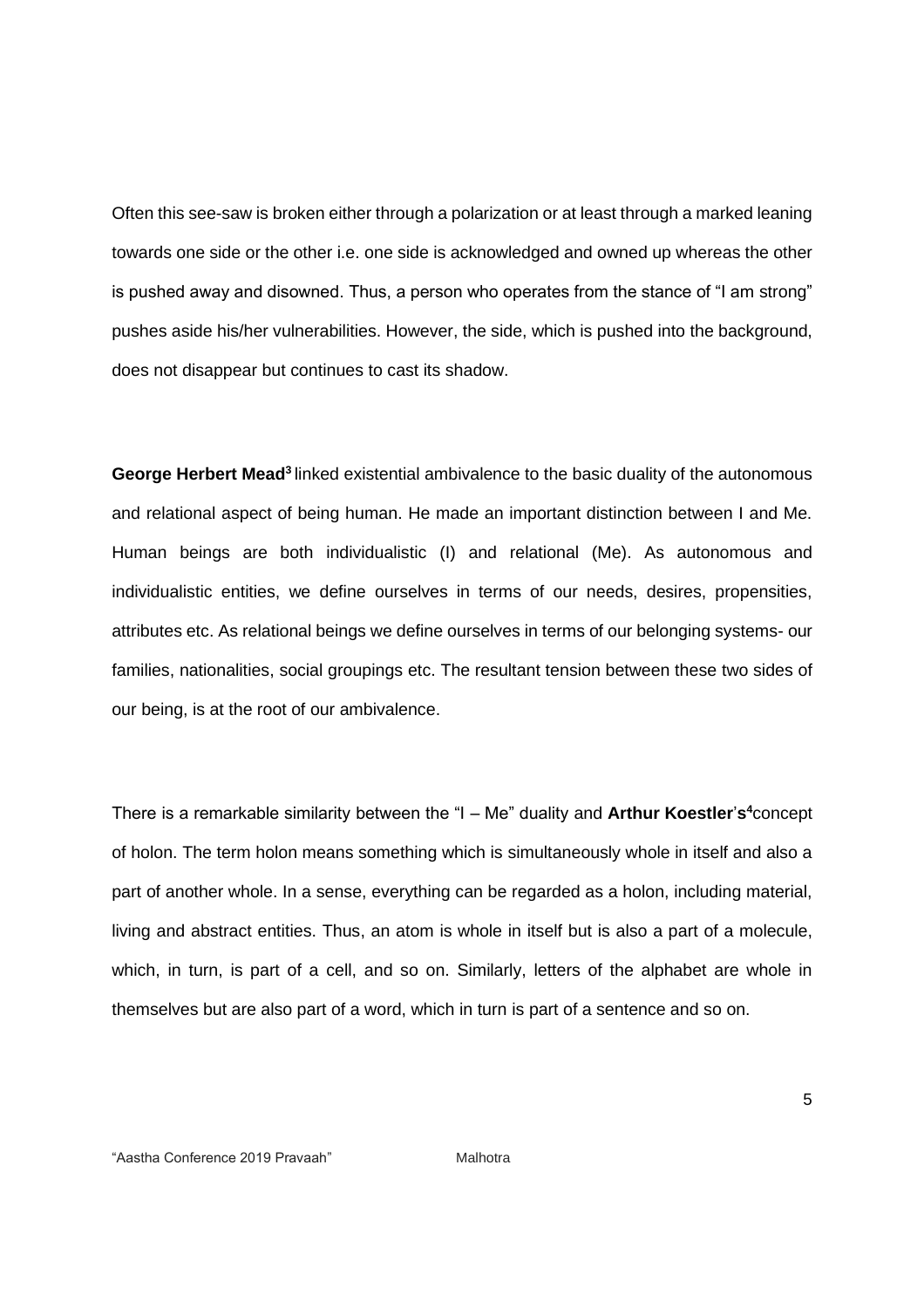These then can be regarded as two basic dimensions of being human- Parthood and relational orientation on one side and wholeness and autonomous orientation on the other.

#### **EUM Framework**

The EUM (Existential Universe Mapper) framework developed by this author focusses on these two dimensions. The framework has been inspired by **Clare Graves**' **<sup>5</sup>**Open systems theory of values and levels of existence. The basic premise of **Graves**, in his own words, is as follows-

- **1.** That man's nature is not a set thing, that it is ever emergent, that it is an open system and not a closed system
- **2.** That man's nature evolves by saccadic, quantum-like jumps from one steady state to another
- **3.** That man's values change from system to system as his total psychology emerges in a new form with each quantum-like jump to a new steady state of being.

**Graves** called these steady states as "levels of existence", with each level being a composite system of needs, wants, attitudes, beliefs, values and proclivities that are specific and consistent with internal and external conditions corresponding to that level. **Graves** posits these levels as an evolutionary hierarchy wherein the individual moves from one level to another, somewhat akin to **Maslow's** hierarchy of needs.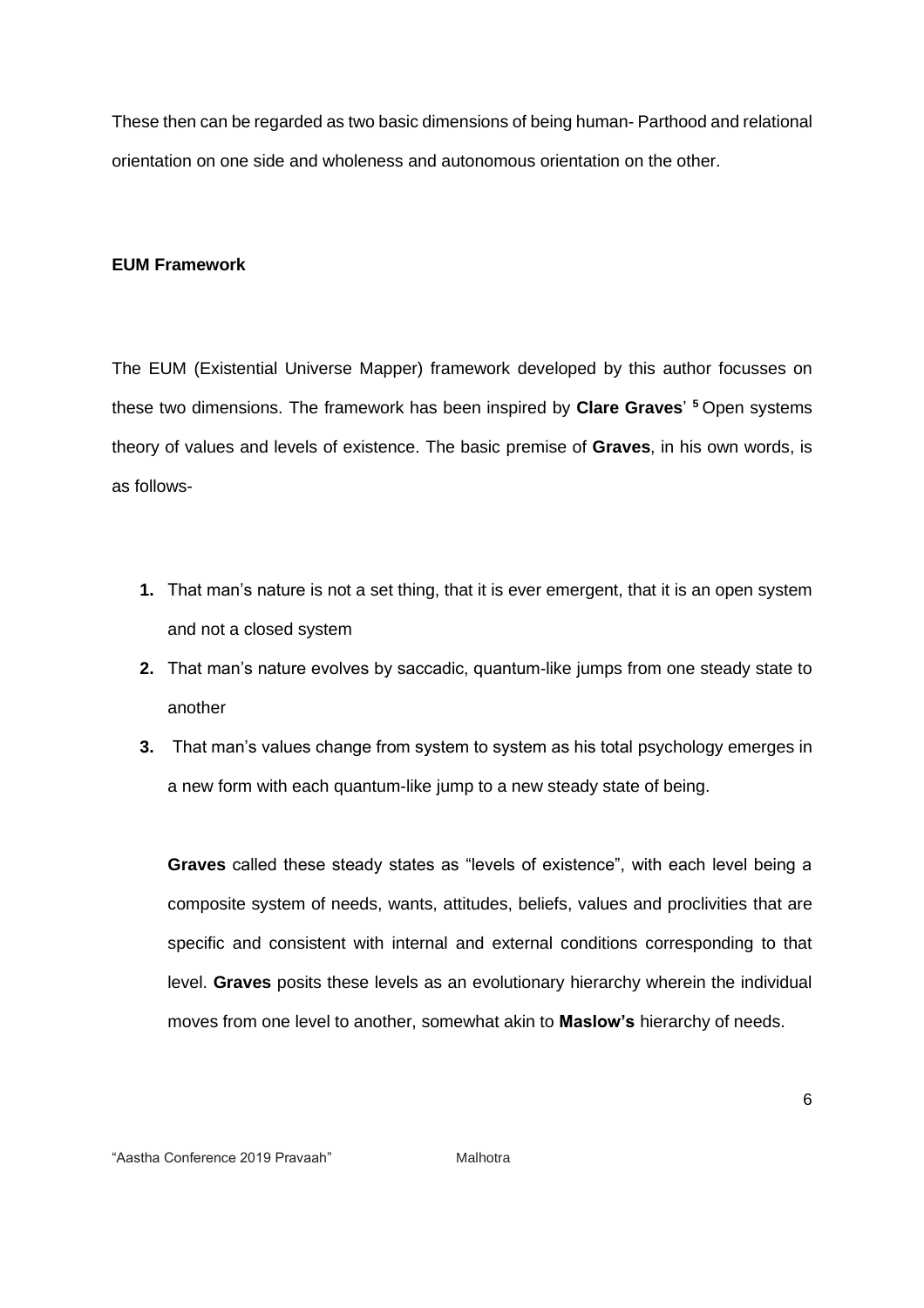On the basis of this framework, **Graves** postulated eight value systems or levels of existence. However, his research showed that the values and behaviour of most people were covered by only six level- from 2<sup>nd</sup> to the 7<sup>th</sup>. These six levels form the basic building blocks of EUM. However, in EUM they are called Universes and not levels. The main reasons for this are

- **1.** Levels are usually associated with superiority/progression and hence convey a sense of desirability of being at higher levels.
- **2.** The Universes in EUM are not regarded as "steady states" with an individual moving from one state to another. Instead they are seen as existing simultaneously and in constant interaction with each other. In fact, this interplay is at the heart of the framework as also the design of the EUM instruments.

The framework posits six Universes in a spiral like formation, oscillating between the two dimensions referred earlier. One side of the spiral represents the parthood or relational orientation (Me-ness) and other represents the wholeness or the autonomous orientation (I- ness) In a sense, they represent the two basic realities of human existence- Existential Aloneness and Existential Connectedness.

Of the six Universes, the first two are regarded as foundational in identity formation. These are Universe of Belonging and Protection (bedrock of relational identity) and Universe of Strength and Desire (bedrock of autonomous identity) Exploration into a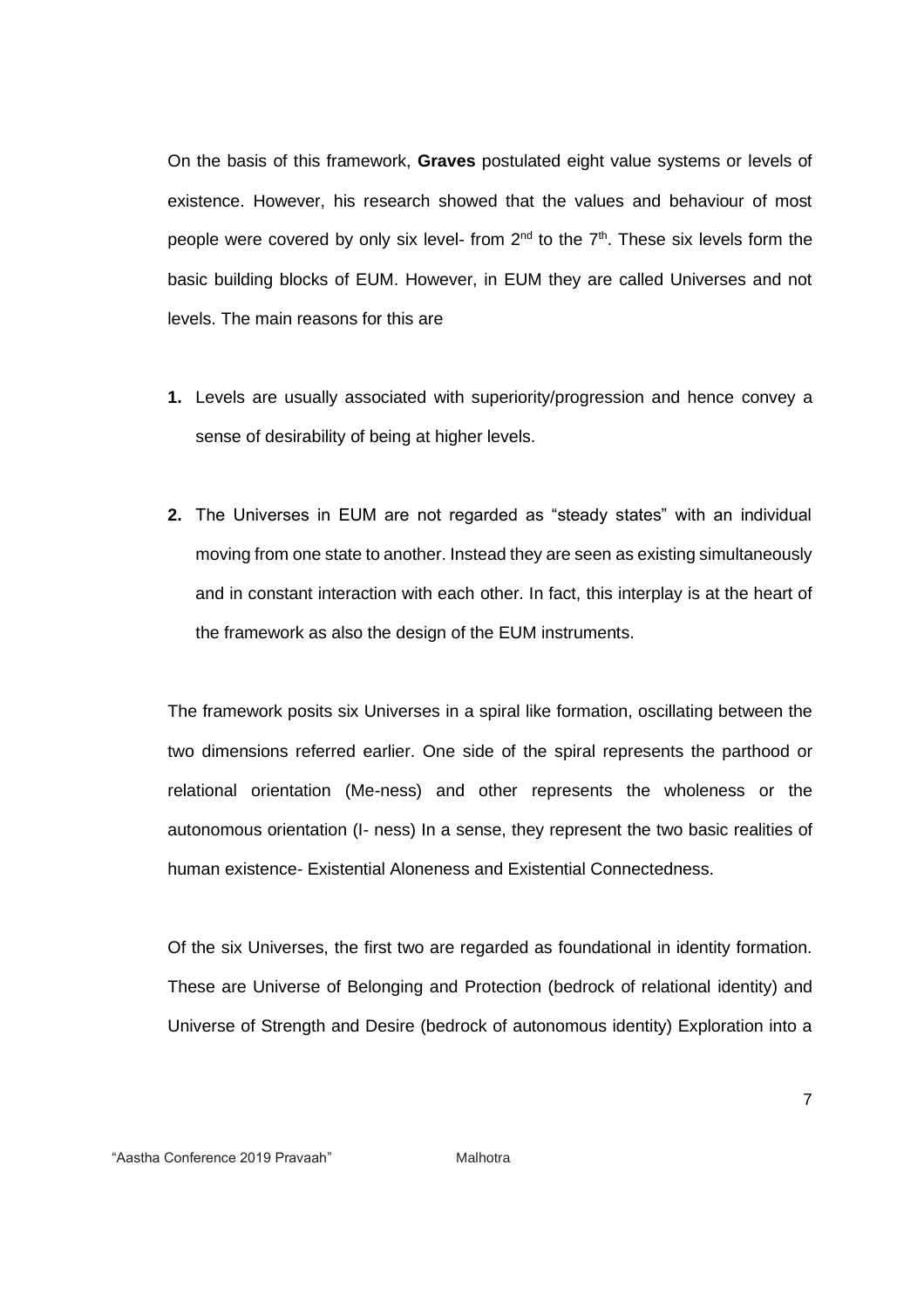person's orientation towards these two Universes provides valuable insights into the process of identity formation.

#### **A brief description of the two Universes is as follows-**

## **Universe of Belonging and Protection (UBP)**

This is the part of us that wishes to belong to a safe haven where we feel secure and protected. Its primary orientation is towards familiarity, predictability, harmony, and strong bonding/identification with our own kith and kin.

It enables us to have trust and faith in our people, abide by the established norms and customs, and experience a sense of pride in our heritage. It gives us a strong sense of "oneness" with the group(s) we belong to and enables us to accept all its positives as also its angularities.

When this orientation is subdued, it leaves us feeling rootless and not having a sense of "home". On the other hand, when this orientation is excessive in us, it generates a fear of the unknown, mistrust of "outsiders", and fear of disturbance. Consequently, we become closed to new experience/learning and hence become somewhat like a "frog in well".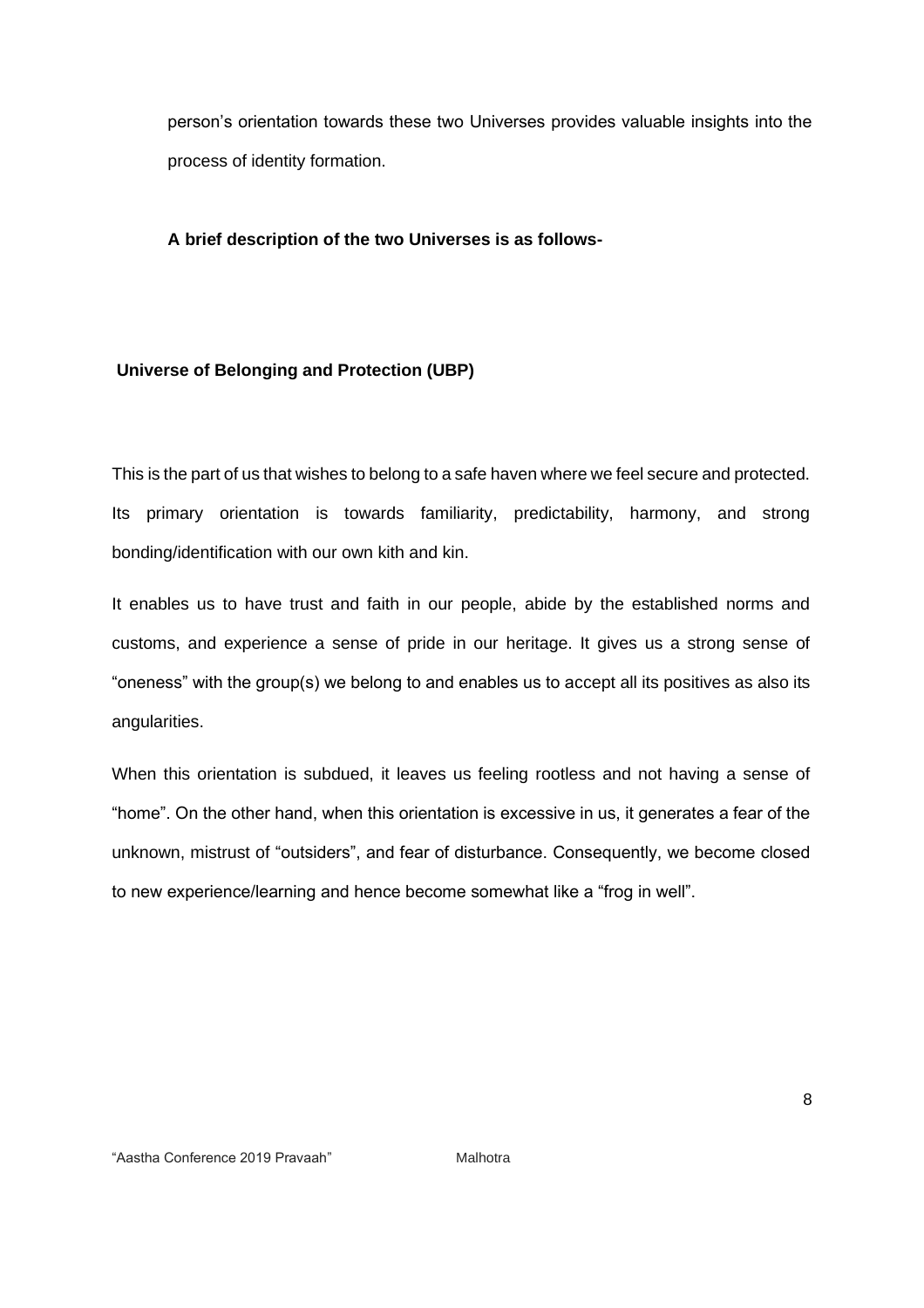#### **Universe of Strength and desire (USD)**

This is the part of us that is focused on fulfilment of our desires and seeks to do so through our own strength and power. Its primary orientation is towards curiosity, assertion, adventure, aliveness, excitement and competitiveness. It enables us to dream for ourselves, invest in developing our strength and power, question the established ways of our context, venture out in the world, undertake heroic journeys, expand our horizons, and have a sense of dominance over the world.

When this orientation is subdued, it becomes difficult for us to identify our needs and wishes, assert our own position, engage with conflict/aggression, and have self-belief. On the other hand, when this orientation is excessive, we tend to look at other people either as potential enemies to be conquered or as objects for our need fulfilment/self-aggrandizement. It also gives us an unrealistic and exaggerated idea of our strength and may leave us unwilling to acknowledge our vulnerabilities and limitations.

#### **Existential Ambivalence and EUM**

Ambivalence in the EUM framework is seen at two levels.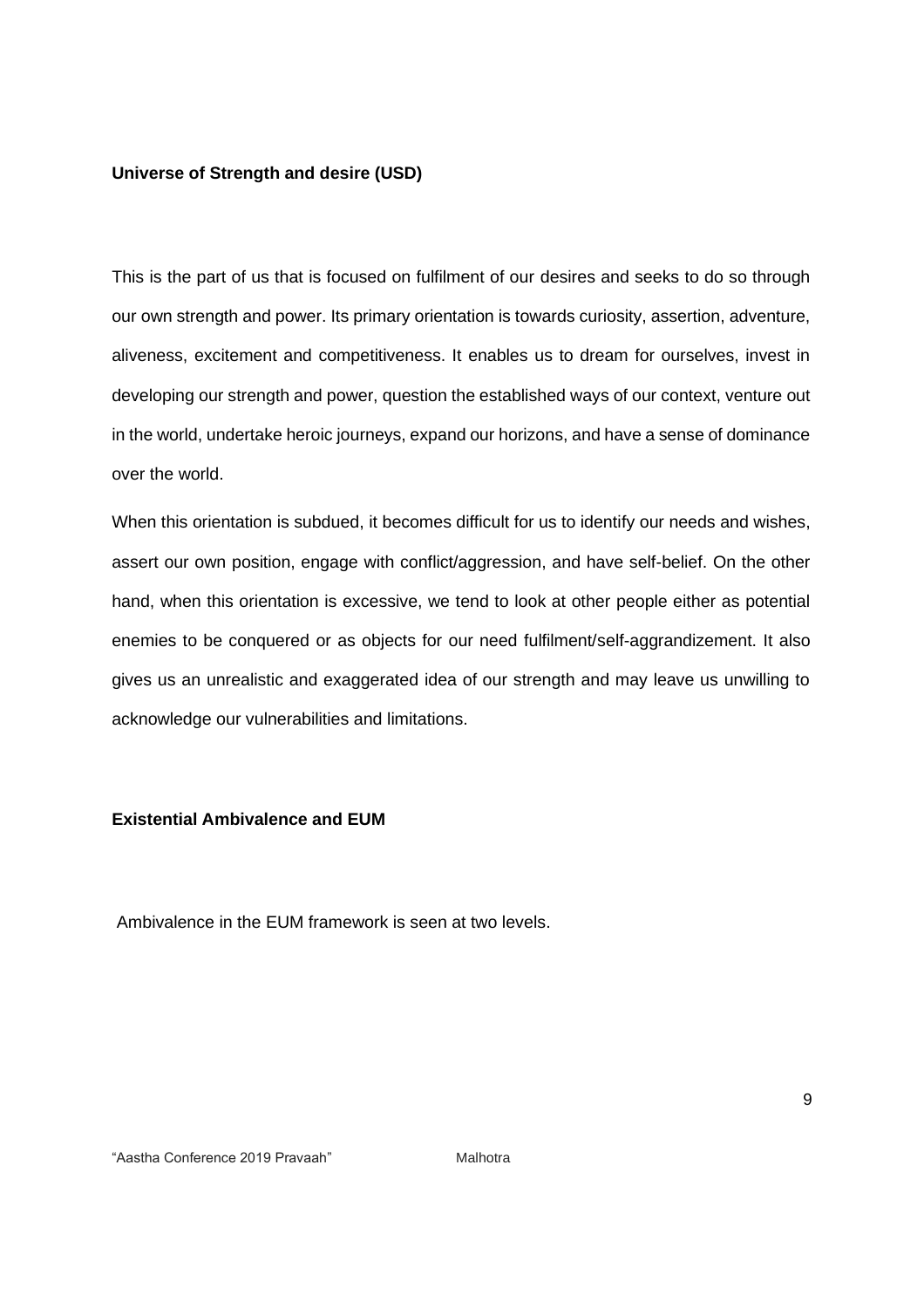The first source of ambivalence arises from the tension between UBP (relational orientation) and USD (autonomous orientation) The two Universes create contrary forces in the individual, pulling the individual in opposite directions. UBP propels the individual in the direction of parthood and keeps reminding him/her of the need to pay attention to linkages, relationships and obligations towards the belonging context. On the other hand, USD pulls the individual to wholeness and pay attention to own needs and desires. The central message of USD is that "If I am not for myself, then who will be", whereas the central message of UBP is "If I am only for myself, then what is the meaning of my being"

The second level of ambivalence arises from within each Universe. Thus, UBP is not just a safe haven, it is also a prison- it creates a sense of restriction, bondage and claustrophobia. It creates difficulty in engaging with the negative features of the context and leaves us with residues of shame and helplessness. Thus, on one hand we want to embrace the context, commit to it and experience a sense of belonging, but on the other hand, we want to run away from it. The see-saw that it creates is of "I belong- I don't belong"

Similarly, USD gives us a sense of potency, distinctiveness and enables need gratification. Simultaneously, it creates guilt, paranoia and fatigue. It requires us to continually watch our back and hide our vulnerabilities and softness. It prevents us from acknowledging our insignificance, blocks us from surrendering and experiencing the gentle flow of life. Thus, on one hand, we wish to dominate, take control and be the masters of our destiny, but on the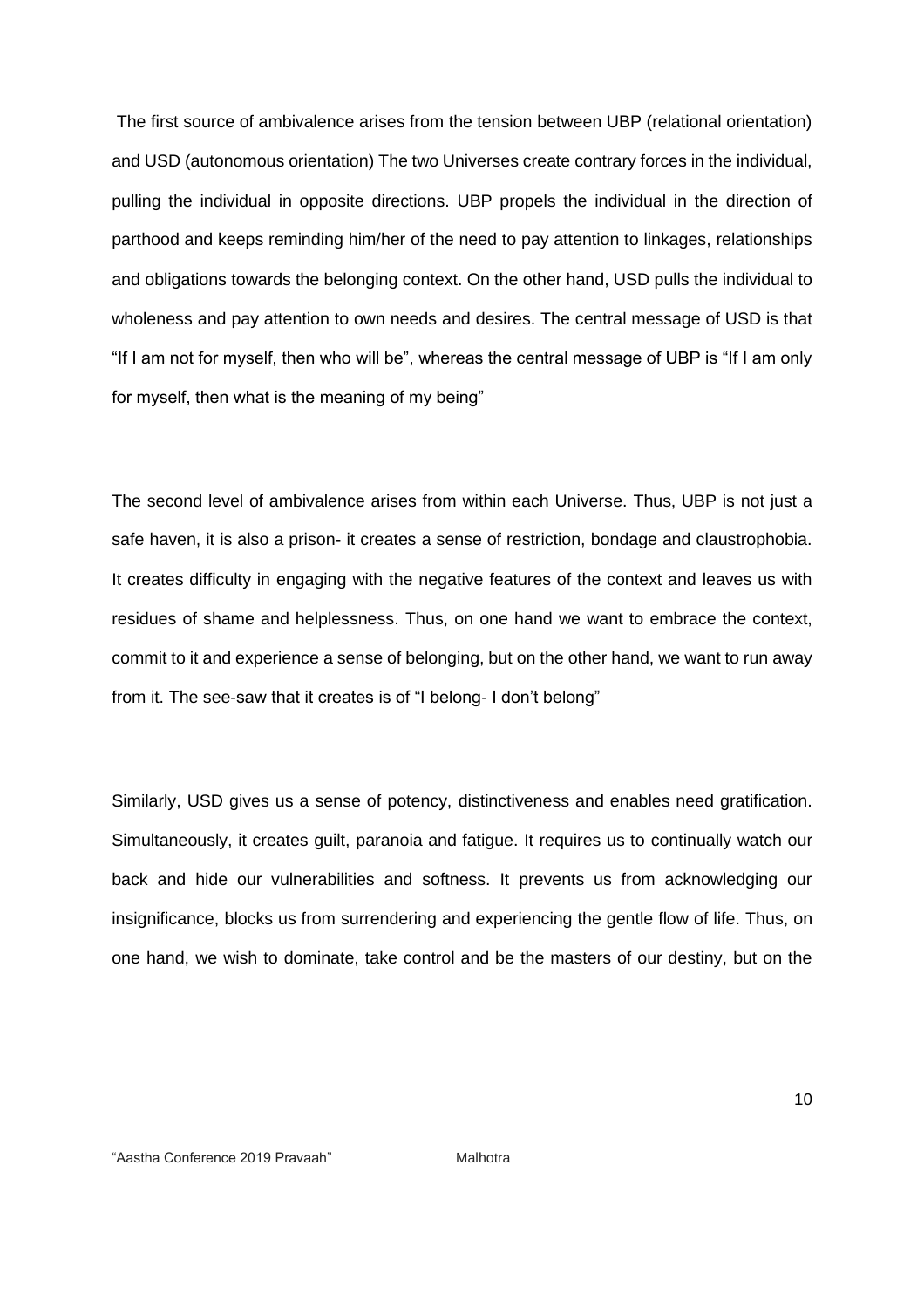other we just wish to be and find release from our obsession with ourselves. The see-saw that it creates is of "I matter- I don't matter"

# **Ambivalence and Identity**

Human beings are complex, fluid and dynamic. Understanding them through categories of personality types and traits is not very meaningful. Instead one can use the construct of Identity for understanding and working with people. The term Identity is used in so many different ways that it is virtually impossible to give it a clear definition. The normal usage of the term falls into one or both of the following

- **a)** What the individual **identifies WITH** social group, family, community, race, nationality etc. In EUM, these are regarded as UBP anchors of Identity
- **b)** What the individual is **identified BY** distinctive features, habits, peculiarities, needs, desires, patterns of behaviour etc. In EUM, these are regarded as USD anchors of Identity.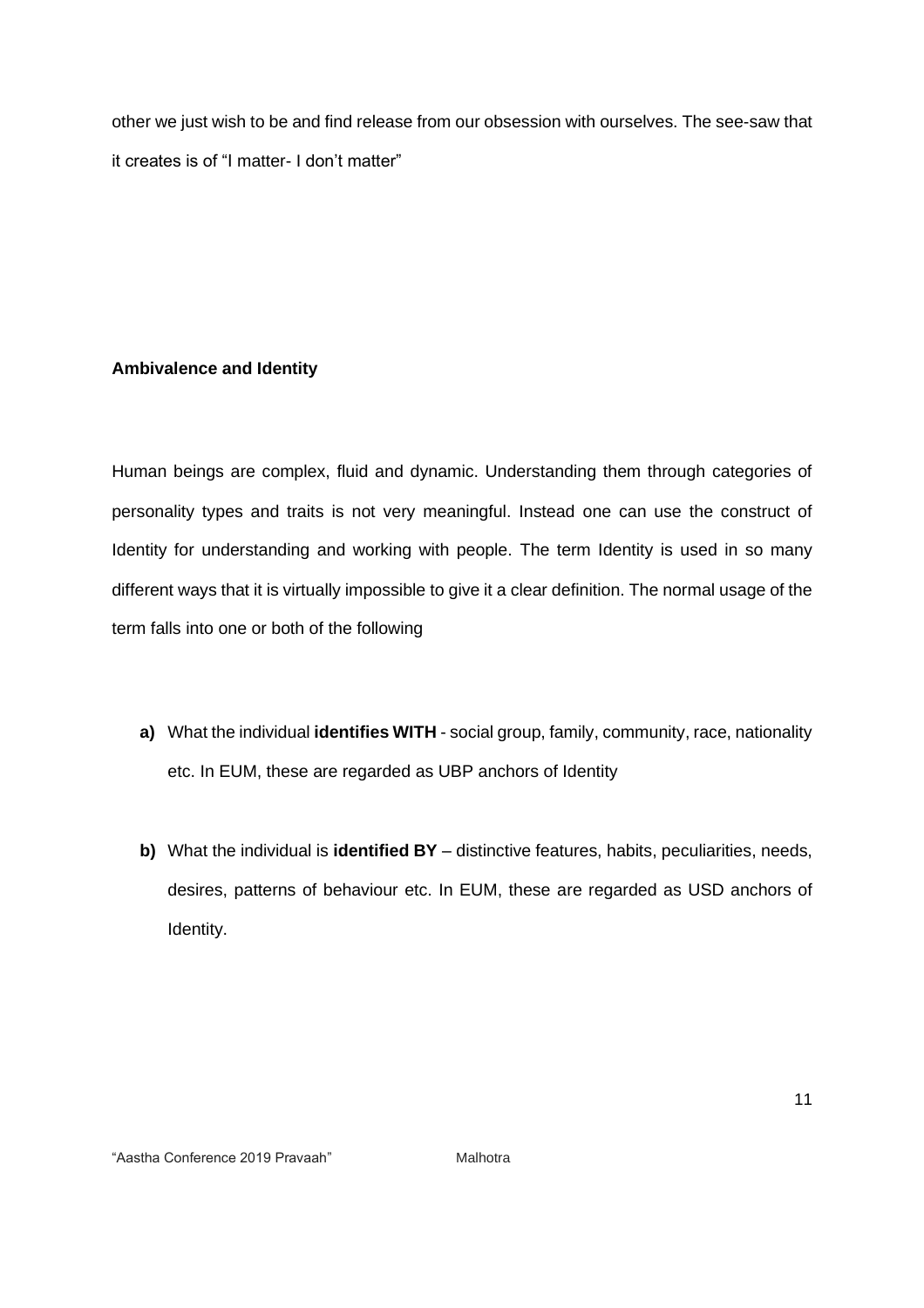In this paper, we will be using the term Identity in a composite sense including both these aspects. Thus, broadly it can be regarded as a reasonably stable (but by no means absolute and permanent) set of-

- **a)** Self -concept i.e. thoughts and feelings of the individual about herself
- **b)** World view i.e. Individual's opinions and beliefs about other people and world at large
- **c)** Inner responses to situations e.g. feeling anxious in face of uncertainty or getting excited by challenge etc.
- **d)** Patterns of engagement e.g. running away from conflict or reaching out to people in distress etc.

These four elements configure with each other to form a coherent whole. However, this configuration is fluid and dynamic. It is akin to a flowing river which keeps changing in accordance with the terrain but also has an inherent continuity. The broad patterns which govern this continuity have a strong relationship with how the individual negotiates the ambivalence of being (I matter – I don't matter) and the ambivalence of belonging (I belong- I don't belong)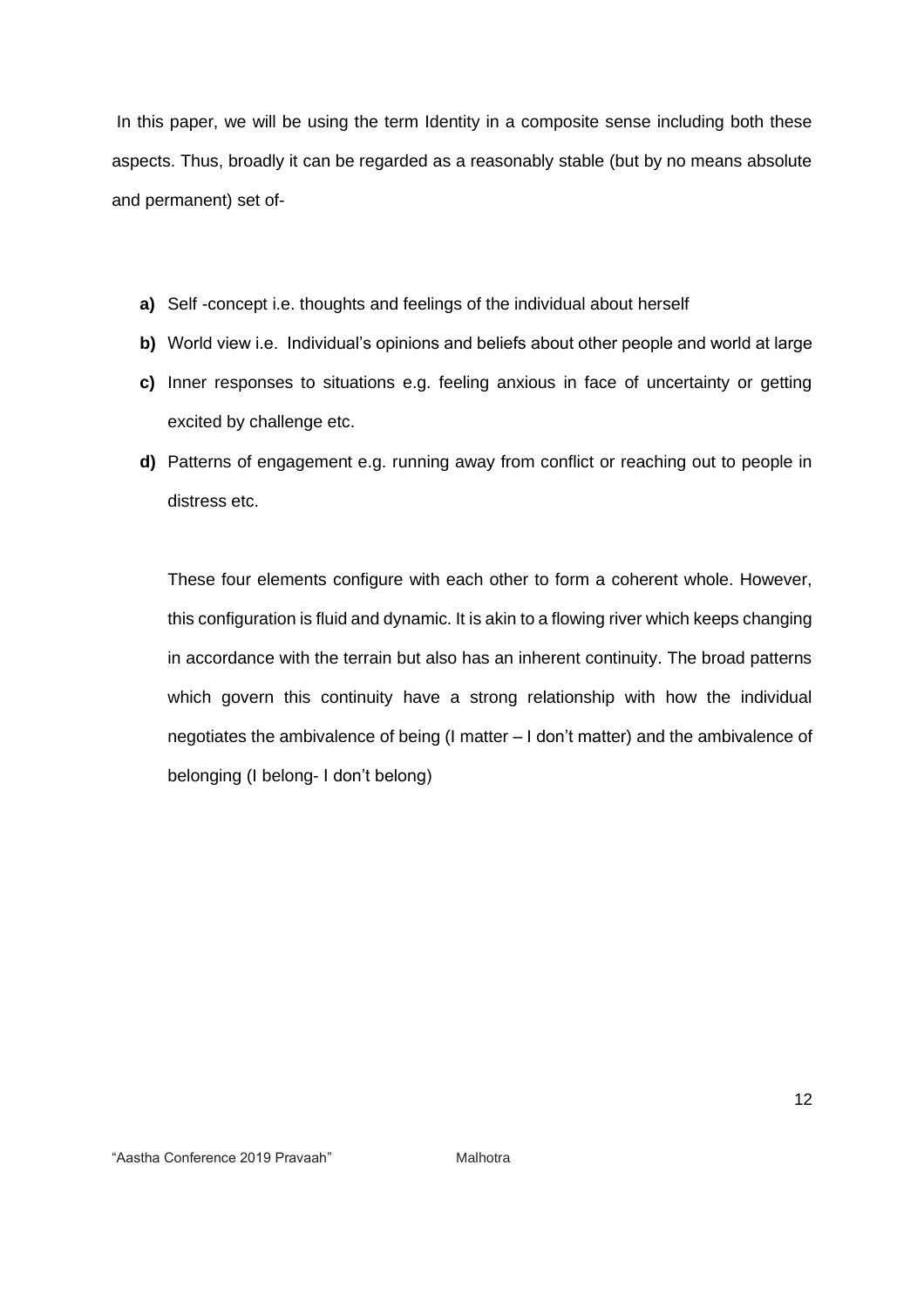

These two dimensions of ambivalence are intertwined and broadly form four clusters

These four clusters have a close parallel with the story of four princes authored by late Pulin Garg. This story which has been extensively used by many process workers postulates four prototypes of identity – the Scholar Prince, the Warrior Prince, the Healer Prince and the Joker Prince. A brief description of the four clusters is as follows-

## **1. I matter and I belong**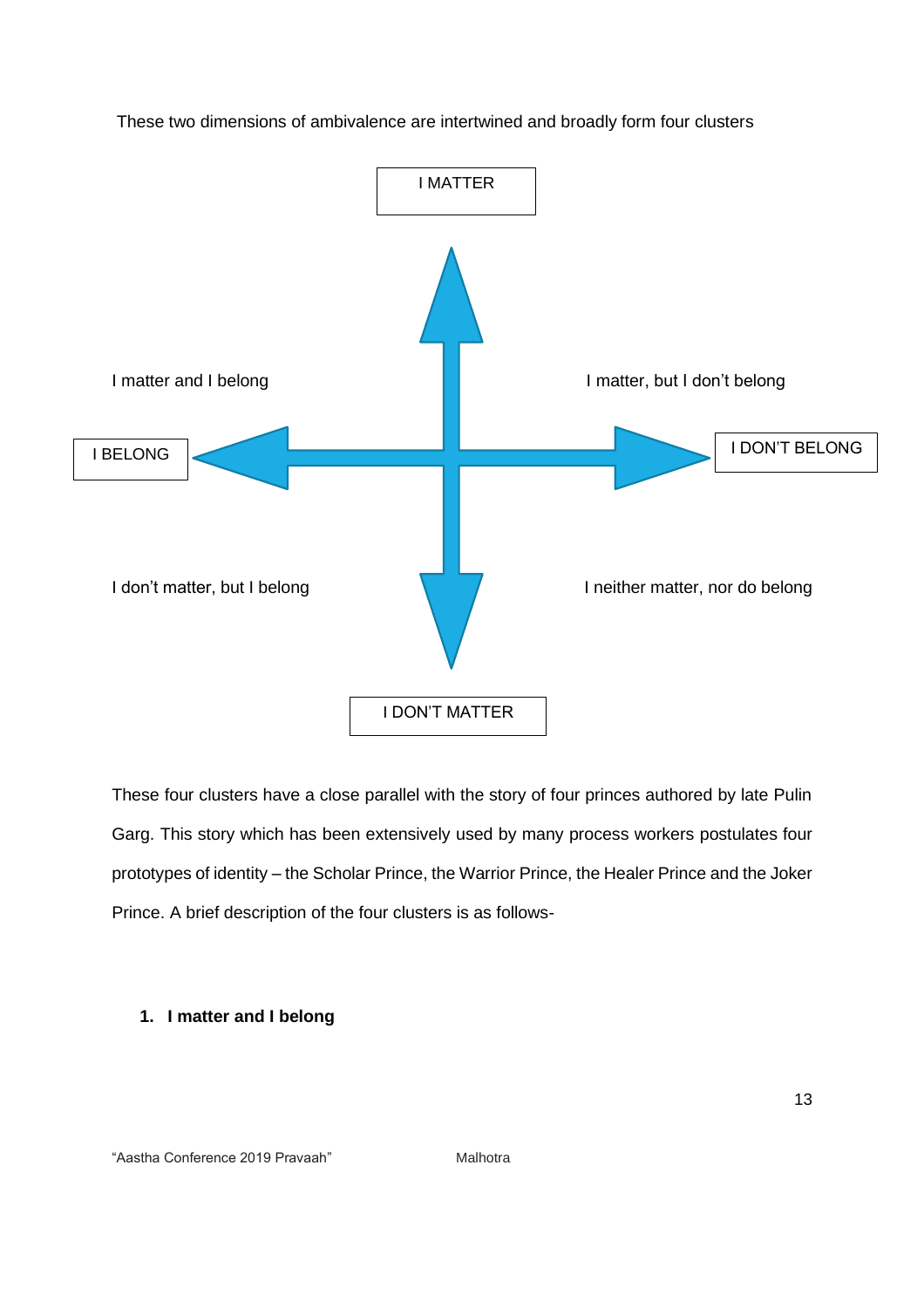This cluster is akin to the first prince viz. the Scholar Prince. Individuals in this cluster rarely encounter doubt either about themselves or about the context. They embrace the context easily and accept their role in it without question. They are generally unmindful of the negatives of the context and tend to deny all feelings and thoughts which are not role appropriate.

In EUM terms, they have a strong leaning towards both UBP and USD. They prefer to pursue their needs and desires in a familiar setting. They show deference towards authority and are respectful of people in higher status and position. They expect to be treated in similar manner by others. They often experience conflict between need gratification and commitment towards the context. They are prone to be hypersensitive to discrimination and potential accusation.

Some of the typical Identities in this cluster are that of Heir apparent, carrier of the heritage, captive, bird in a golden cage etc.

#### **2. I matter but I don't belong**

This cluster is akin to the second prince viz. the Warrior Prince. Individuals in this cluster rarely doubt themselves but have considerable angst and grouse towards the context. They tend to display assertion, spontaneity, comfort with conflict and are generally critical of the context and experience it as oppressive/ restrictive.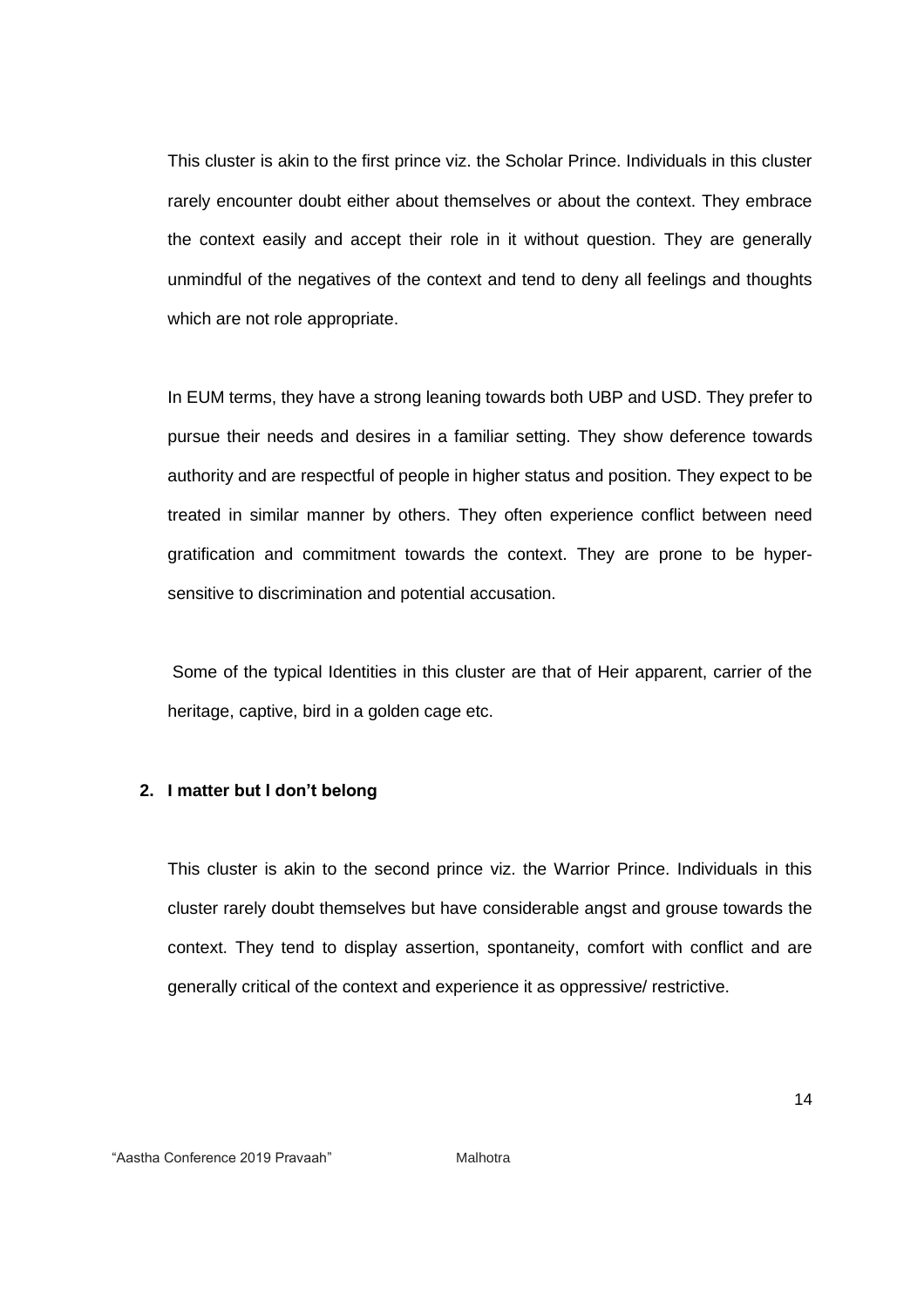In EUM terms, they have a strong leaning towards USD but are generally averse towards UBP. They tend to value attributes like autonomy, courage, risk taking and are driven by adventure. They often become unmindful of consequences both for self and others. They carry some mistrust towards the established ways of the system/authority figures and tend to fulfil their affiliative needs through friends and peers. They are also prone to becoming aggressive when feeling insecure.

Some of the typical identities in this cluster are the rebel, the prodigal son, the street urchin etc.

#### **3. I don't matter, but I belong**

This cluster is akin to the third prince viz. the Healer Prince. Individuals in this cluster find it easy to commit to the context but find it difficult to acknowledge and own up their own needs and desires. They tend to display high degree of compassion, sensitivity, warmth towards others but tend to neglect themselves and suppress/repress their anger and resentment.

In EUM terms, they embrace UBP but have an aversion towards USD. They tend to place great value on virtues of selflessness, modesty, stoicism etc. and find it difficult to demand their due. They are likely to be seen by others as amiable and caring but run the risk of getting ignored. They get dislocated by direct aggression easily and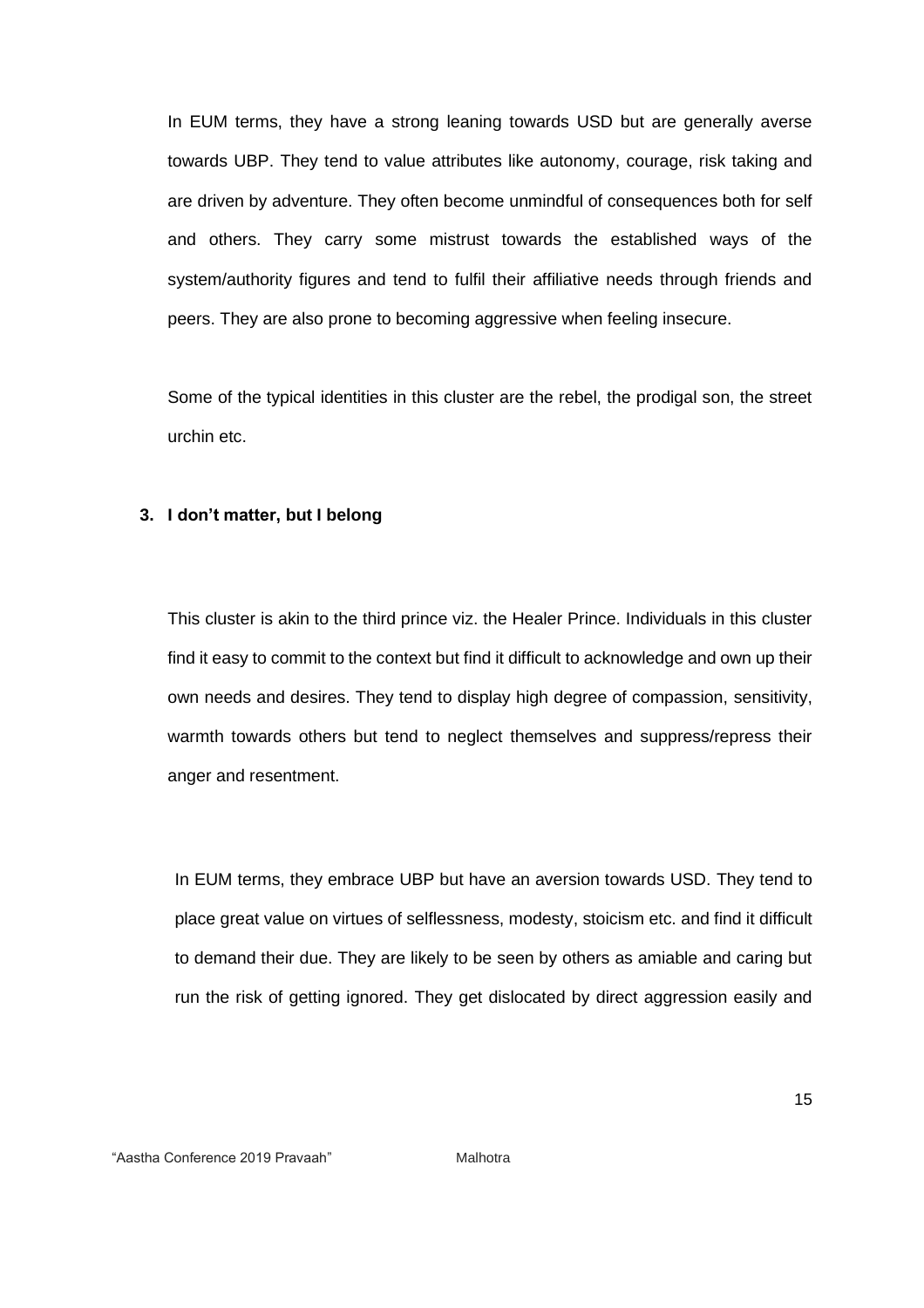tend to become passive aggressive or self-righteous. They are prone to fulfil their stimulus hunger vicariously or through over dramatization.

Some of the typical identities in this cluster are healer, preacher, martyr, orphan etc.

#### **4. I neither matter nor do I belong**

This cluster is akin to the fourth prince viz. the Joker Prince. Individuals in this cluster are perpetually uncertain both about themselves as also the context. They find it difficult to act for themselves and/or to take a stable role in the context. They tend to display high degree of curiosity, uncanny ability to see what others don't, propensity to explore and experiment but unable to commit and persevere.

In EUM terms, they have an uneasy relationship with both UBP and USD. They are likely to feel reasonably secure with themselves and tend to handle the ups and downs of life with equanimity. They generally do not give too much importance to the relative power and status of people in dealing with them. They find it difficult to acknowledge their basic and relatively mundane needs such as safety, belonging, significance, and/or may seek to fulfil them indirectly. They tend to get carried away by an idealised image about themselves and the context, and hence find it difficult to put down roots.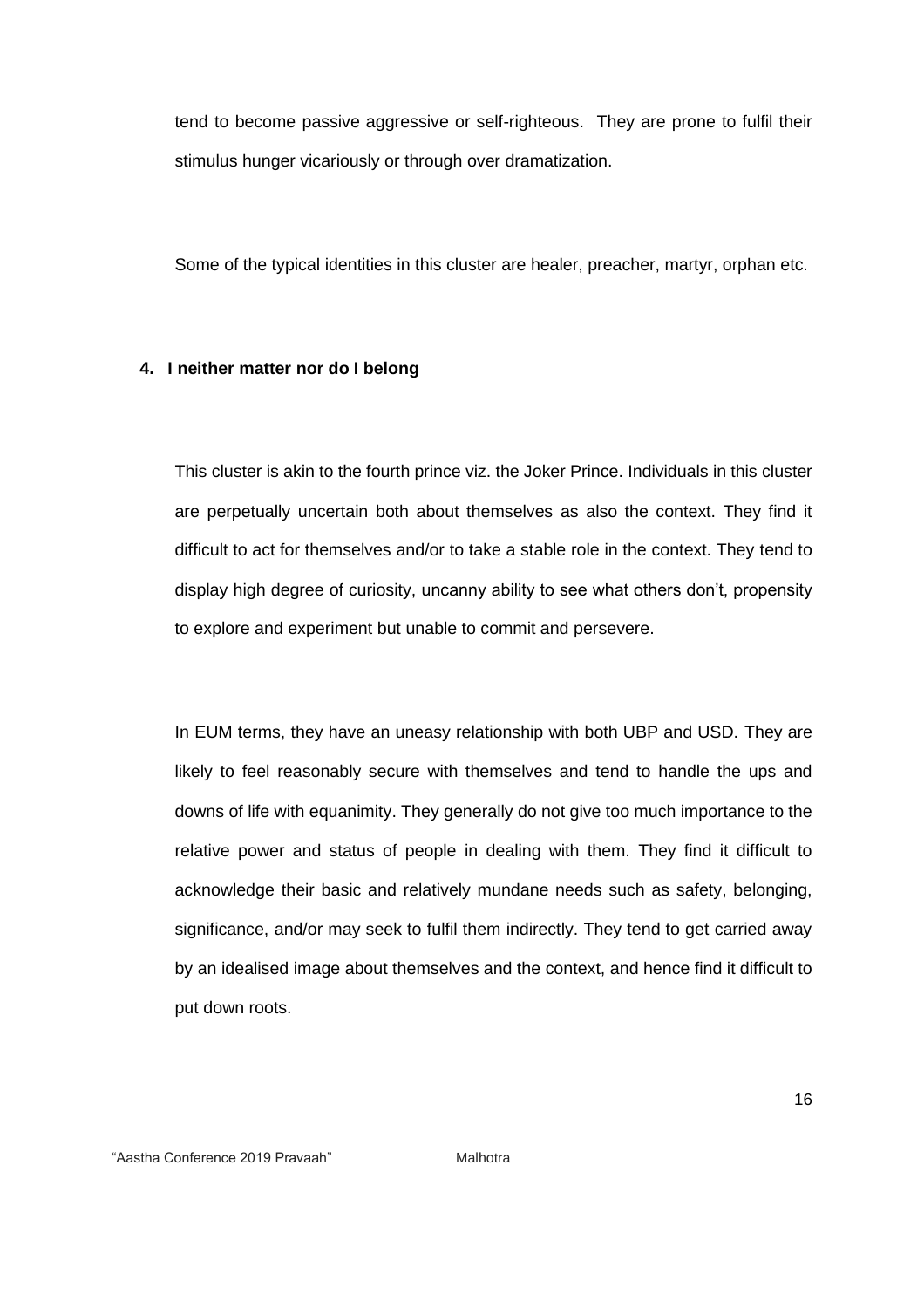Some of the typical identities in this cluster are- the mystic, the wanderer, the seeker, the vagabond, the waster etc.

#### **Conclusion**

Human beings are complex and hence it is not very meaningful to box them in frozen categories of personality types or traits. However, our fluidity also has continuity and some patterns, in absence of which we would become unrecognisable, not just to others but even to ourselves. These patterns manifest themselves in reasonably stable configurations, which we are calling Identity. How the individual negotiates the ambivalence of being (I matter- I don't matter) and that of belonging (I belong- I don't belong) has a profound impact on this configuration.

On the basis of the first two Universes of the EUM framework (UBP and USD) we can postulate four basic clusters of Identity. Needless to say, each individual is unique, and the idea is not to put individuals into frozen categories but only to provide a broad framework which can facilitate a nuanced and empathetic understanding and exploration.

**References** 

"Aastha Conference 2019 Pravaah" Malhotra

17